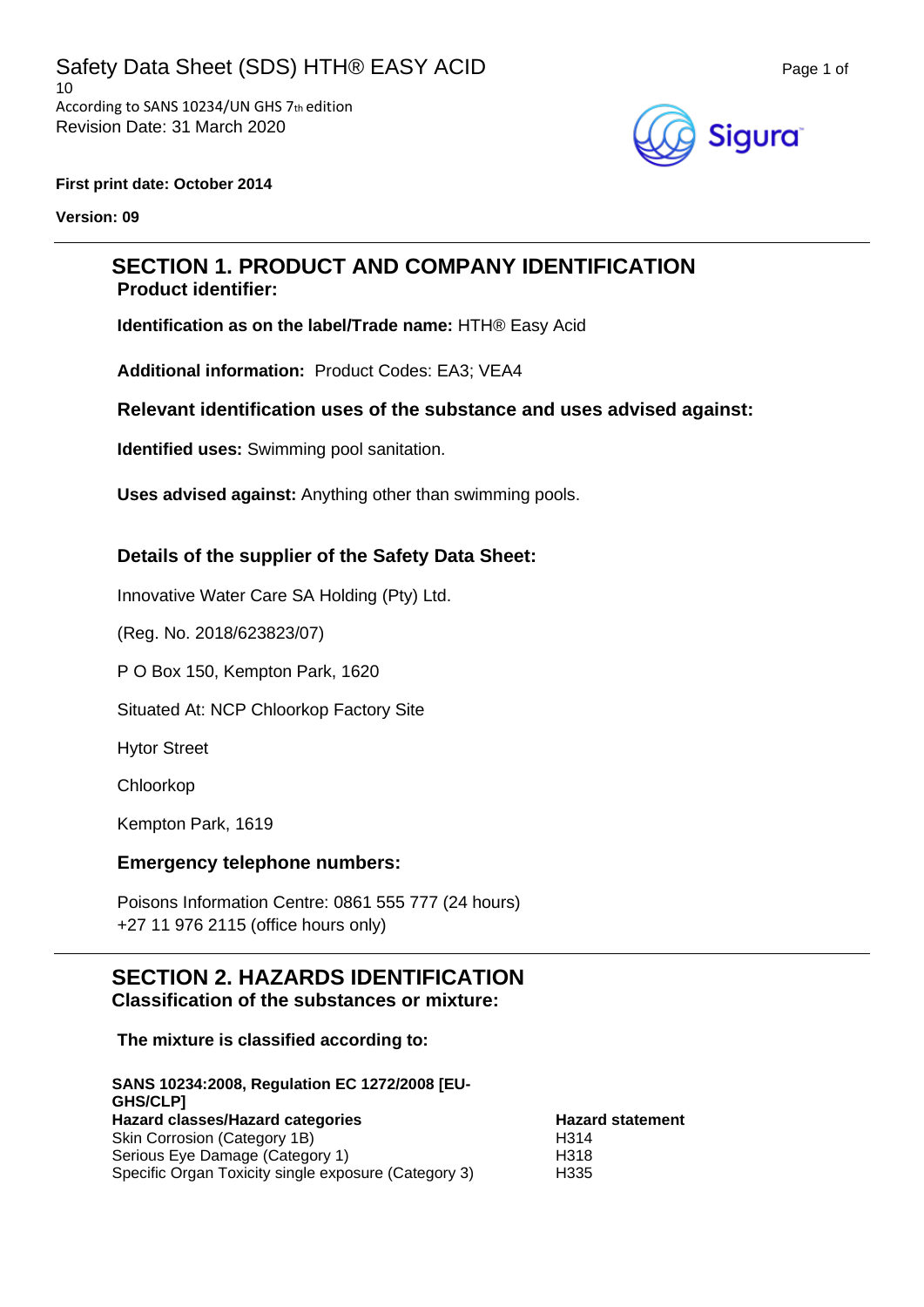Safety Data Sheet (SDS) HTH® EASY ACID Page 2 of 10 According to SANS 10234/UN GHS 7th edition Revision Date: 31 March 2020



For full text of H-Statements see section 16

### **The most important adverse effects:**

**The most important adverse physiochemical effects:** None**.**

**The most important adverse human health effects:** Causes severe skin burns and eye damage.

**Label elements:**

**Hazard pictograms:**



### **Signal Words: DANGER**

**Hazard Statements:** H314 Causes severe skin burns and eye damage. H335 May cause respiratory irritation.

**Precautionary Statements:** P260 Do not breathe dust or fumes. P264 Wash thoroughly after handling. P280 Wear protective gloves/ protective clothing/ eye protection/ face protection. P261 Avoid breathing dust/ fume/ gas/ mist/ vapours/ spray. P271 Use only outdoors or in a wellventilated area. P301+P330+P331 IF SWALLOWED: Rinse mouth. Do NOT induce vomiting. P305+P351+P338 IF IN EYES: Rinse cautiously with water for several minutes. Remove contact lenses, if present and easy to do. Continue rinsing. Immediately call a POISON CENTER or doctor/ physician. P303+P361+P353 IF ON SKIN (or hair): Take off immediately all contaminated clothing. Rinse skin with water/shower. P304+P340 IF INHALED: Remove victim to fresh air and keep at rest in a position comfortable for breathing. P309 +P311 IF exposed or if you feel unwell: Call a POISON CENTER or doctor/ physician. P363 Wash contaminated clothing before reuse. P310 Immediately call a POISON CENTER or doctor/ physician. P405 Store locked up. P501 Dispose of contents/container in accordance with local/regional regulations.

**Special labelling of certain mixtures**: None known.

**Other hazards:** None known.

# **SECTION 3. COMPOSITION/INFORMATION ON INGREDIENTS**

**Substance/Mixture:** Mixture **Ingredients:**

|                         | CAS-No.   | Concentration | Classification                           |
|-------------------------|-----------|---------------|------------------------------------------|
| Substance name (IUPAC)  | EC-No.    | % by weight   | EC1272/2008                              |
| Hydrochloric acid (30%) | 7647-01-0 | $90-100\%$    | Skin Corrosion (Category 1A) H314. Acute |
|                         | 231-595-7 |               | Toxicity (Category 3) (Inhalation) H331. |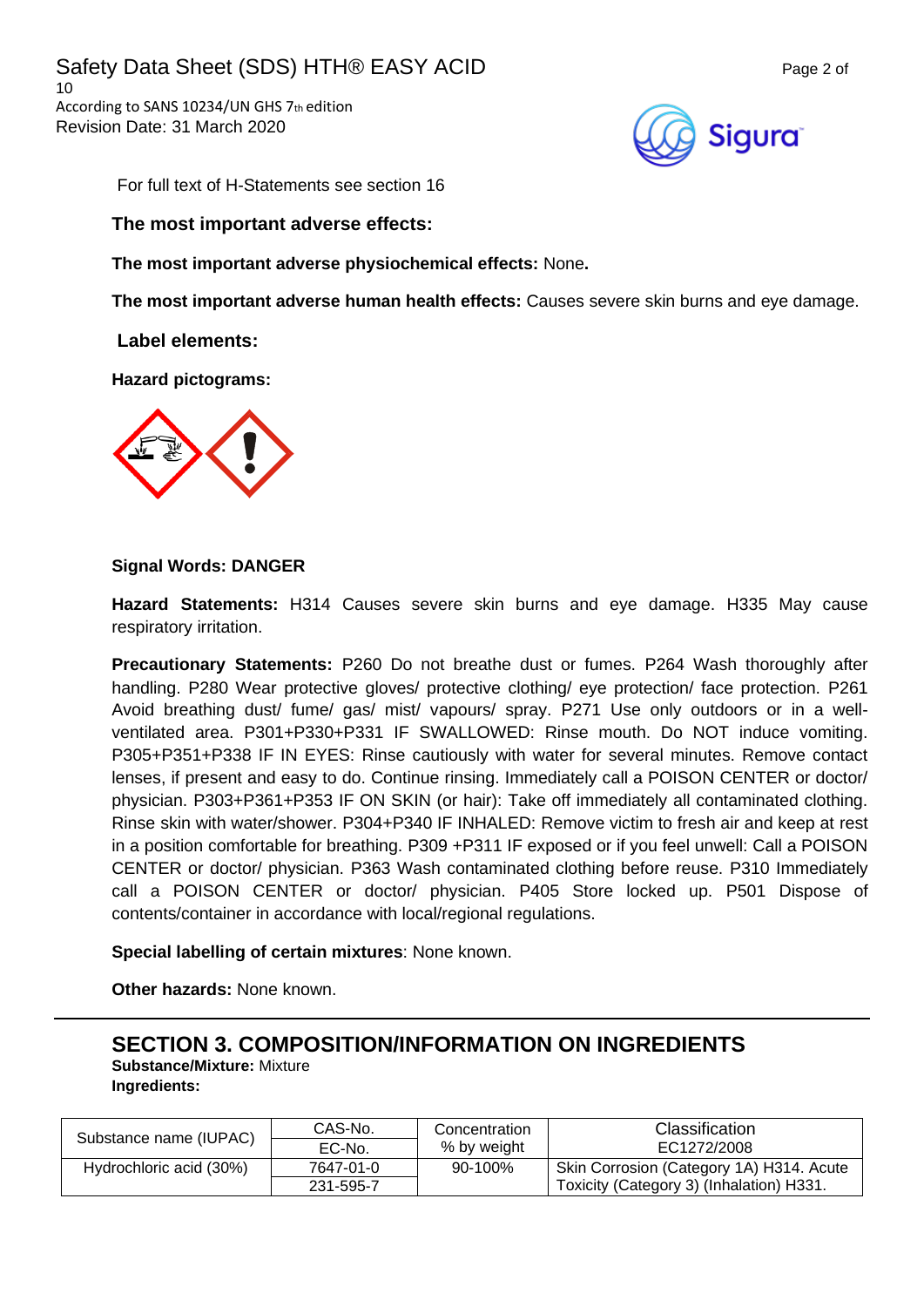

There are no additional ingredients present which, within the current knowledge of the supplier and in the concentrations applicable, are classified as hazardous to health or the environment and hence require reporting in this section.

Occupational exposure limits, if available listed in Section 8. For the full text of the H-Statements mentioned in this Section, see Section 16.

# **SECTION 4. FIRST AID MEASURES Description of first aid measures:**

**In case of inhalation:** If breathed in, move person into fresh air. If not breathing, give artificial respiration. In case of discomfort seek medical attention.

**In case of skin contact:** Wash off with soap and plenty of water for at least 15 minutes. In case of discomfort seek medical attention.

**In case of eye contact:** Flush eyes thoroughly with water for 15 minutes. Remove contact lenses after the initial 1-2 minutes and continue flushing. Seek medical attention immediately.

**In case of ingestion:** Do NOT induce vomiting. Never give anything by mouth to an unconscious person. Rinse mouth with water. Seek medical attention immediately.

**Inhalation:** Corrosive to tissues of the mucous membranes and upper respiratory tract.

**Ingestion:** Corrosive. Swallowing can cause severe burns of the mouth, throat, and stomach.

### **Most important symptoms and effects, both acute and delayed:**

**Skin Contact:** Corrosive. Symptoms of redness, pain, and severe burns can occur.

**Eye Contact:** Corrosive. Contact can cause blurred vision, redness, pain and severe tissue burns.

### **Indication of any immediate medical attention and special treatment needed:**

None known.

# **SECTION 5. FIREFIGHTING MEASURES Extinguisher media:**

**Suitable extinguisher media**: Use water spray, alcohol-resistant foam, dry chemical or carbon dioxide Prevent contamination of drains or waterways.

**Unsuitable extinguishing media:** None known.

### **Special hazards arising from the mixture:**

Contact with common metals may produce hydrogen gas which may form an explosive mixture in air.

### **Advice for fire-fighters:**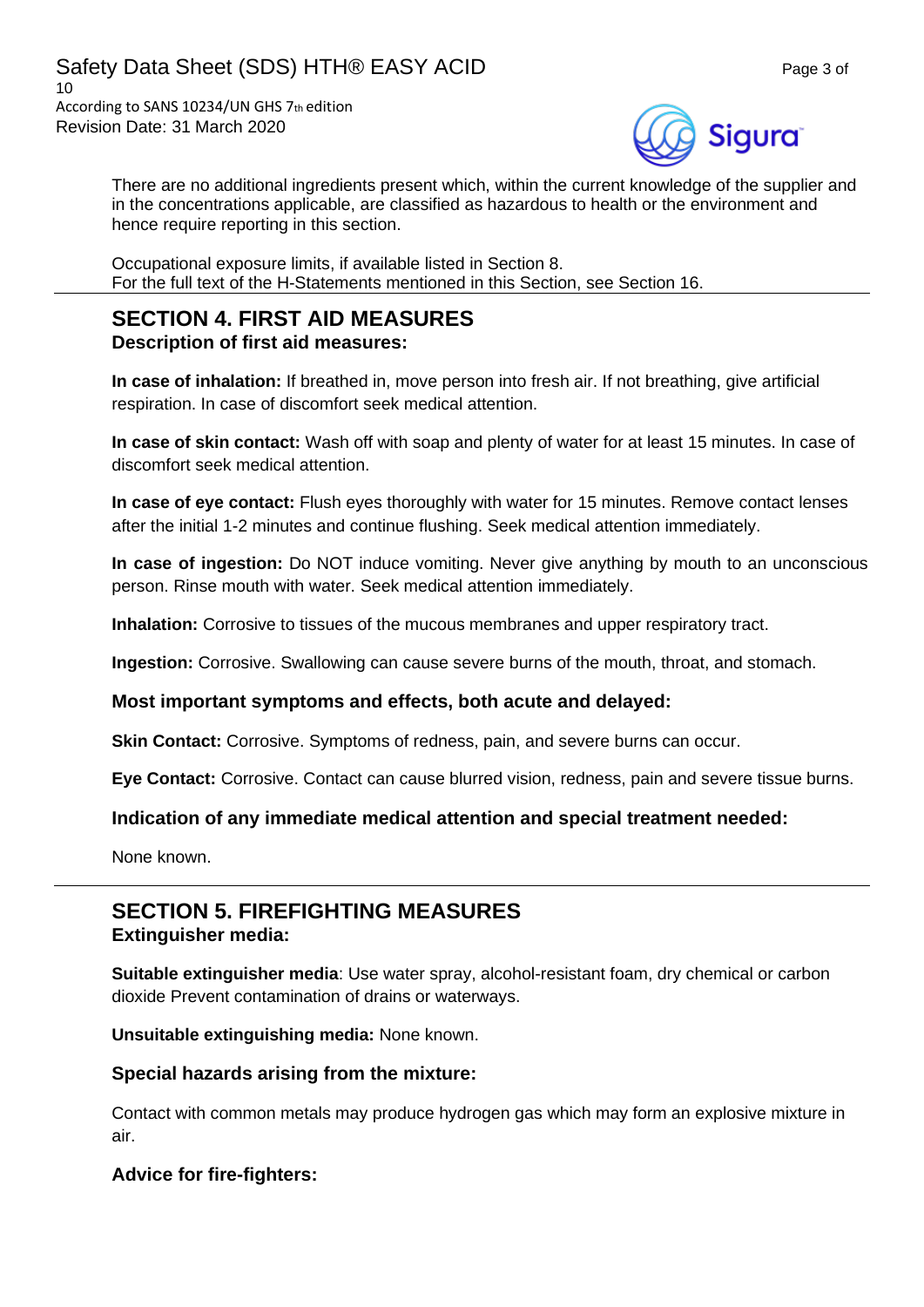

Evacuate area and contact emergency services. Toxic gases may be evolved in a fire situation. Remain upwind and notify those downwind of hazard. Wear full protective equipment including Self Contained Breathing Apparatus (SCBA) when combating fire.

# **SECTION 6. ACCIDENTAL RELEASE MEASURES**

**Personal precautions, protective equipment and emergency procedures:**

**For non-emergency personnel:** Isolate area. Keep unnecessary and unprotected personnel from entering the area. Avoid inhalation, and contact with skin. Refer to Section 7, Handling, for additional precautionary measures. Use appropriate safety equipment. For additional information, refer to Section 8, Exposure Controls and Personal Protection.

**For emergency responders**: Keep upwind, avoid inhaling vapour. Prevent material from entering sewers, waterways or confined spaces.

# **Environmental precautions:**

Prevent from entering into soil, ditches, sewers, waterways and/or groundwater.

### **Methods for containment and cleaning up:**

**For small spills:** Absorb with neutralisers, contain spilled material if possible. Collect in suitable and properly labelled containers.

**For large spills:** Dike area to contain spill. Prevent material from entering sewers, waterways or confined spaces. Contain spill with earth sand or non-reactive absorbent material. Contaminated material must be disposed of by approved waste removal specialists after removal, neutralize spill area with lime or soda ash and flush with water. Water fog or spray may be necessary to knock down vapours.

### **Reference to other sections:**

See section 7 for information on safe handling.

See section 8 for information on personal protection equipment.

See section 13 for information on disposal.

# **Additional information:**

None known.

# **SECTION 7. HANDLING AND STORAGE Precautions for safe handling:**

**Protective measures:** Observe directions on label and instructions for use. Avoid contact with skin and eyes. Provide appropriate exhaust ventilation at places where dust is formed.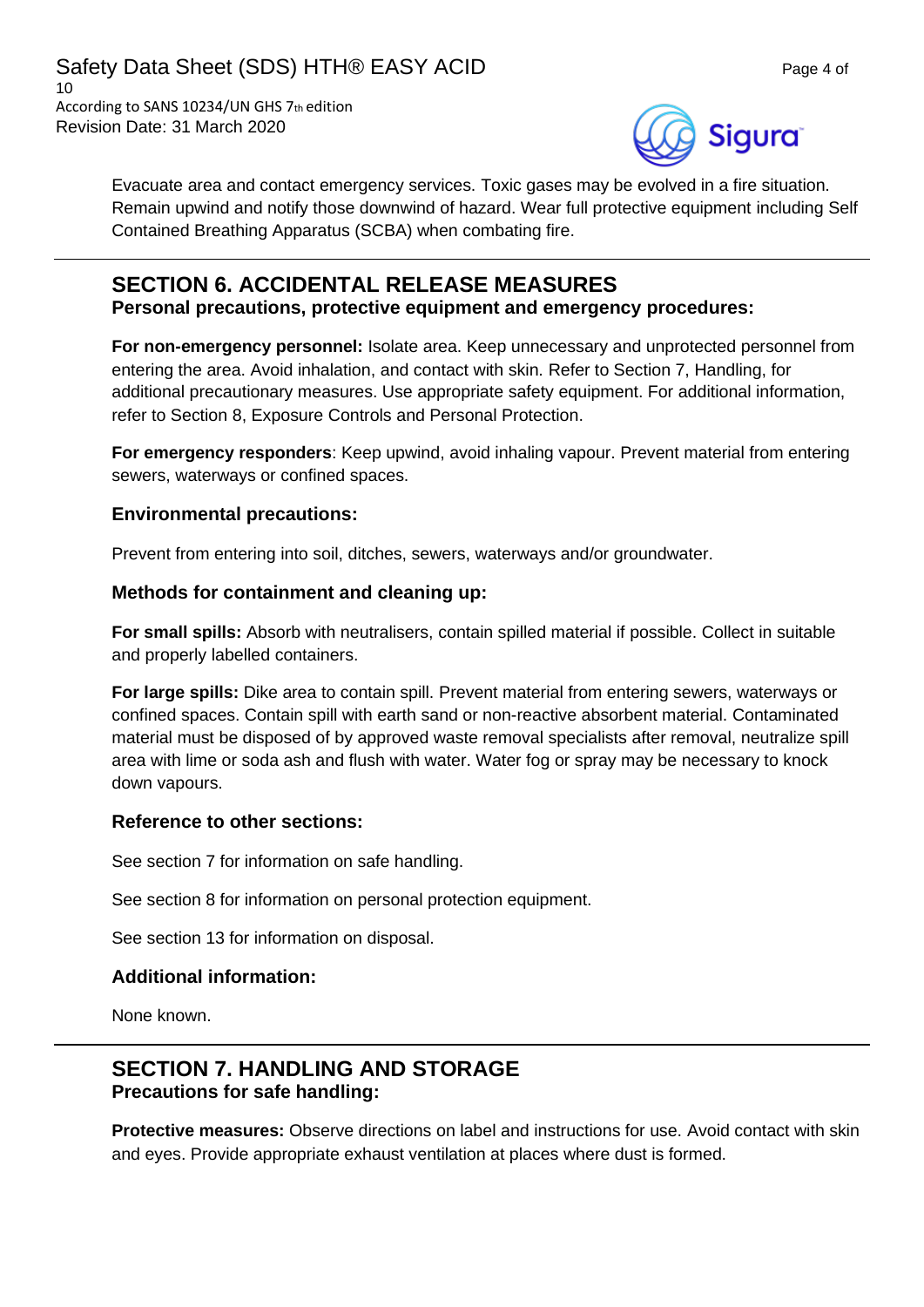

**Advice on general occupational hygiene:** Do not smoke. Do not eat drink or smoke when handling this product.

### **Conditions for safe storage, including incompatibilities:**

Store in a cool place. Keep container tightly closed in a dry and well ventilated place. Never allow product to get into contact with water during storage. Do not store near other pool treatment products, other acids, organic materials, nitrogen-containing compounds, dry powder fire extinguishers (containing mono-ammonium phosphate), oxidizers, all corrosive liquids, flammable or combustible materials, etc.

### **Specific end uses:**

Use only as directed.

**Shelf Life Limitations:** Storage in a climate controlled storage area or building is recommended in those areas where extremes of high temperature occur.

# **SECTION 8. EXPOSURE CONTROLS/PERSONAL PROTECTION Control parameters:**

**Occupational exposure limits: Hydrochloric acid** STEL OEL-RL**:** 5 ppm, 7 mg/m<sup>3</sup>

**Biological exposure indices (BEI):** No data available.

**Additional exposure limits under the conditions of use:** No data available.

**Exposure control:**

**Appropriate engineering controls**: Avoid inhalation. Use in well ventilated areas. Where an inhalation risk exists, mechanical extraction ventilation is recommended.

### **Individual protection measures, such as personal protective equipment:**

**Eye/face protection:** Use safety glasses. If there is a potential for exposure to particles which could cause eye discomfort, wear chemical goggles.

**Hand protection:** Use chemical resistant gloves. Examples of preferred glove barrier materials include: Butyl rubber, Neoprene, Nitrile/butadiene rubber, Polyethylene, Ethyl vinyl alcohol laminate, polyvinyl alcohol, Polyvinyl chloride.

**Body protection:** Not necessary under normal use.

**Respiratory protection:** If discomfort is experienced, use an approved air-purifying respirator. Respiratory protection should be worn when there is a potential to exceed the exposure limit requirements or guidelines.

**Environmental exposure controls:** None required.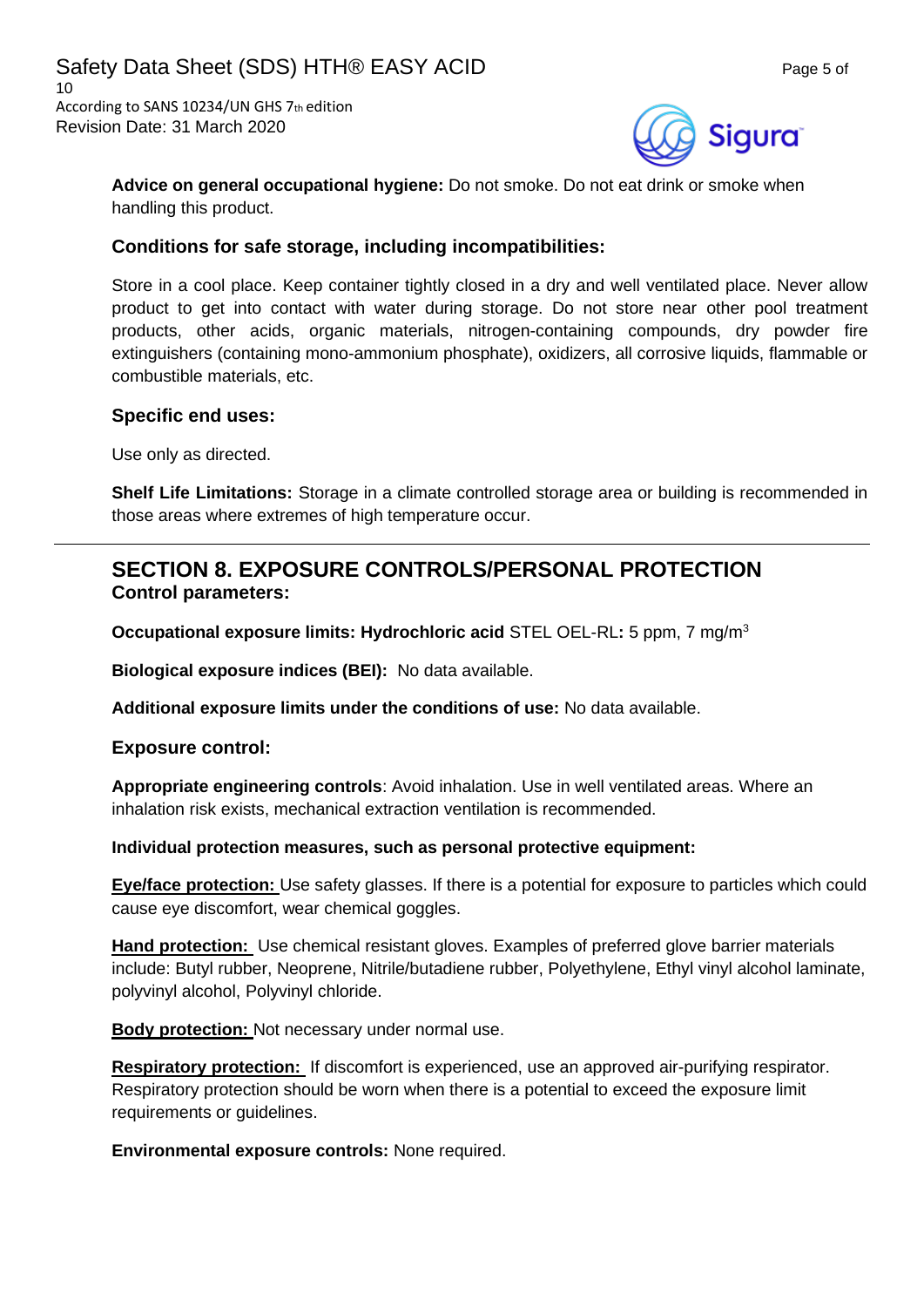

# **SECTION 9. PHYSICAL AND CHEMICAL PROPERTIES Information on basic physical and chemical properties**

**Appearance (form):** Liquid.

**Colour:** Yellow.

**Odour: Pungent odour.** 

**Odour threshold:** Not known.

**pH (0.1 N solution) :** 1.0

**Melting point/range (<sup>o</sup>C):** Not known.

**Boiling point/range (<sup>o</sup>C):** Not known.

**Flash point (°C): Not known.** 

**Evaporation rate:** Not known.

**Flammability (solid, gas):** Not known.

**Ignition temperature (°C):** Not known.

**Upper/lower flammability/explosive limits:** Not known.

**Vapour pressure (20<sup>o</sup>C):** Not known.

**Vapour density:** 1.27

**Relative density (25 <sup>o</sup>C):** Not known.

**Water solubility (g/l) at 20<sup>o</sup>C:** Soluble

**n-Octanol/ Water partition coefficient:** Not known.

**Auto-ignition temperature:** Not known.

**Decomposition temperature:** Not known.

**Viscosity, dynamic (mPa s):** Not known.

**Physical hazards:**

May be corrosive to metals.

**Other information:**

**Fat solubility (solvent-oil to be specified):** Not known.

**Bulk density:** 1.18 (30 % solution)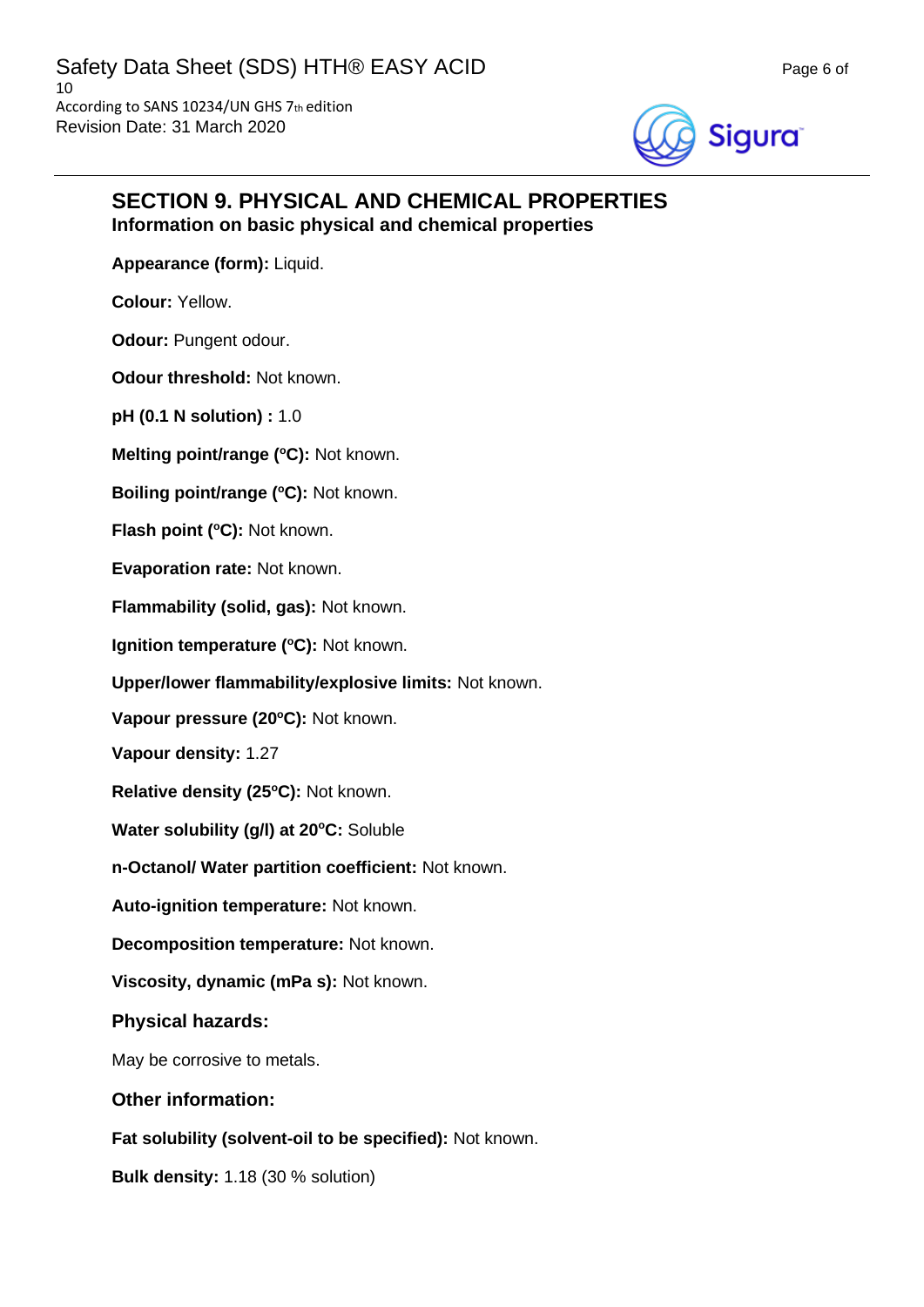

**Dissociation constant in water (p Ka):** Not known.

**Oxidation-reduction potential:** Not known.

# **SECTION 10. STABILITY AND REACTIVITY Reactivity:**

Product is stable.

### **Chemical stability:**

Large amounts of heat can be released when concentrated acid is mixed with water or solvents. Corrosive to most metals.

### **Possibility of hazardous reactions:**

Hazardous polymerization is not expected to occur.

### **Conditions to avoid:**

Do not store next to heat source, in direct sunlight, or elevated storage temperature. Always close the lid.

### **Incompatible materials:**

Other acids and alkaline compounds.

### **Hazardous decomposition products:**

Chlorine.

# **SECTION 11. TOXICOLOGICAL INFORMATION Toxicokinetics, metabolism and distribution:**

**Non-human toxicological data:** No data available.

**Method:** No data available.

**Dosage:** No data available.

**Routes of administration:** No data available.

**Results:** No data available.

**Absorption:** No data available.

**Distribution:** No data available.

**Metabolism:** No data available.

**Excretion:** No data available.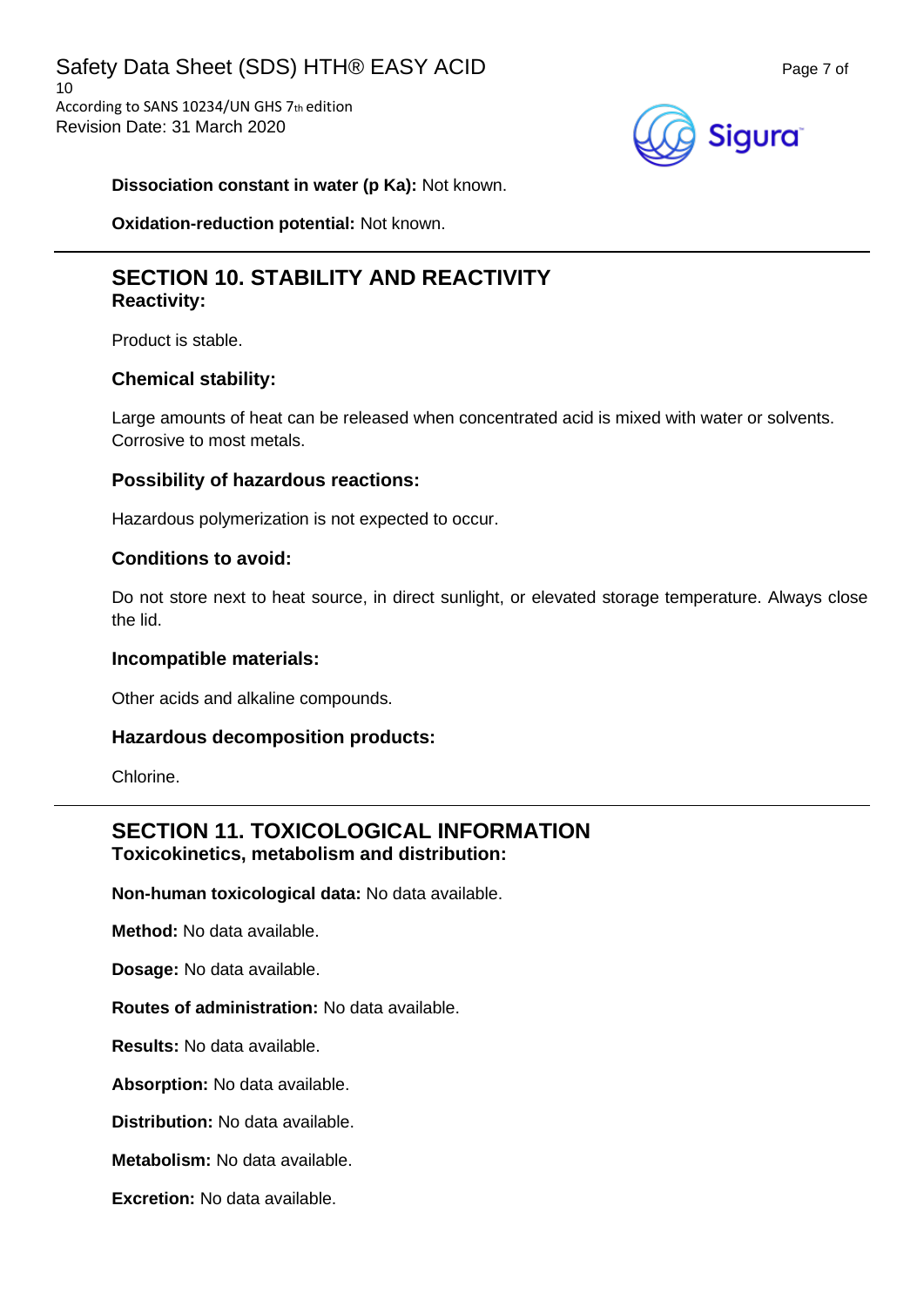

### **Information on toxicological effects:**

**Acute toxicity:** No data available.

**Skin corrosion/irritation:** No data available.

**Serious eye damage/irritation:** No data available**.**

**Respiratory or skin sensitization:** No data available.

**Germ cell mutagenicity:** No data available.

**Carcinogenicity:** No data available.

**Reproductive toxicity:** No data available.

**STOT-single exposure:** No data available.

**STOT-repeated exposure:** No data available.

**Aspiration hazard:** No data available.

# **SECTION 12. ECOLOGICAL INFORMATION Toxicity:**

No data available.

### **Persistence and degradability:**

No data available.

### **Bioaccumulative potential:**

No data available.

### **Mobility in soil**

No data available.

### **Results of PBT& vPvB assessment:**

No data available.

### **Other adverse effects:**

No data available.

# **SECTION 13. DISPOSAL CONSIDERATIONS Waste treatment methods:**

Dispose of in accordance with municipal, provincial and national regulations.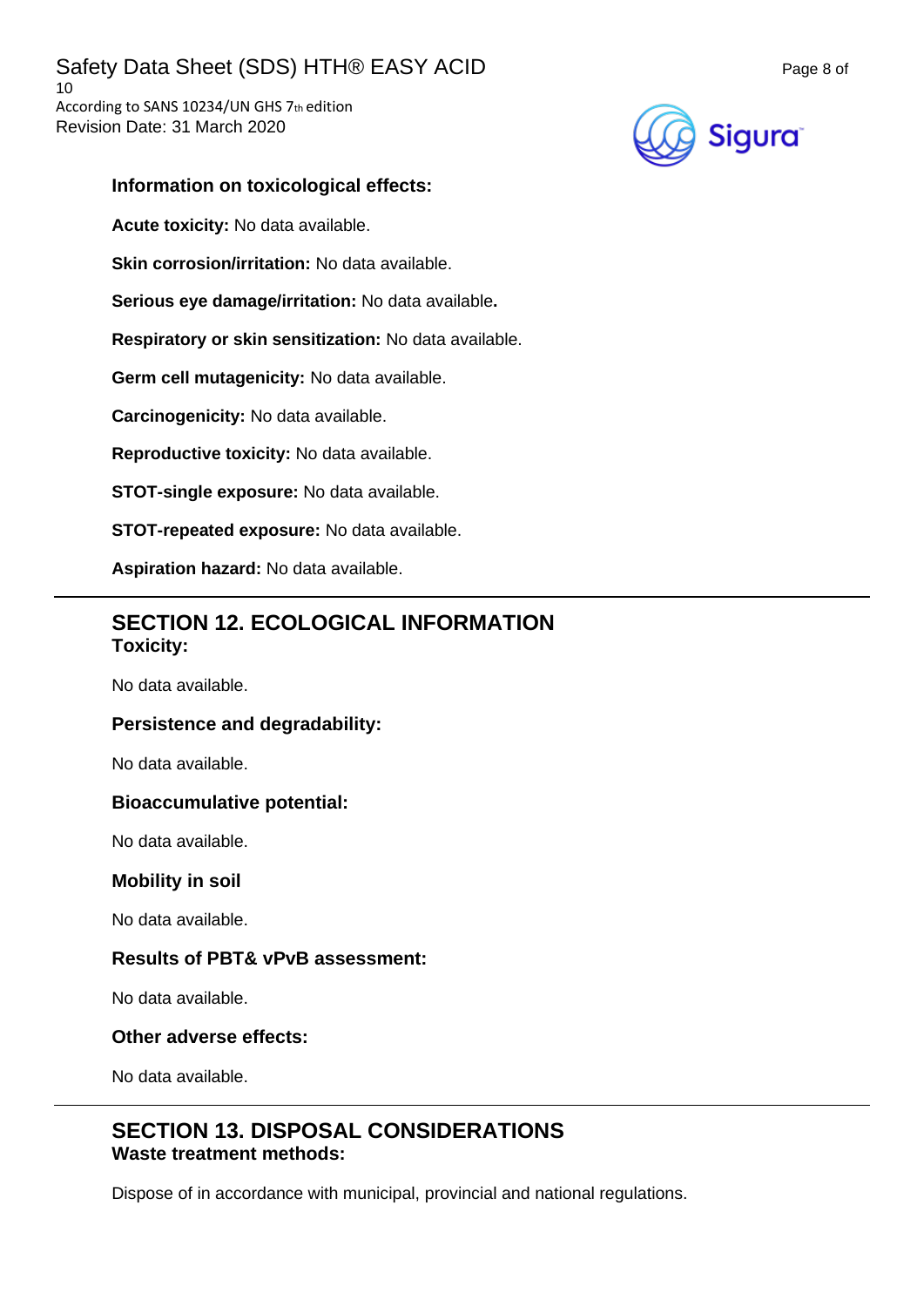

### **Product/ packaging disposal:**

Recycle where possible.

# **SECTION 14. TRANSPORT INFORMATION**

|                                | <b>Land transport</b><br>(ADR/RID) | Sea transport<br>(IMDG)  | Air transport<br>(ICAO/IATA) |
|--------------------------------|------------------------------------|--------------------------|------------------------------|
| <b>UN-Number</b>               | 1789                               | 1789                     | 1789                         |
| <b>UN Proper shipping</b>      | <b>HYDROCHLORIC ACID</b>           | <b>HYDROCHLORIC ACID</b> | <b>HYDROCHLORIC ACID</b>     |
| name:                          |                                    |                          |                              |
| <b>Transport hazard class:</b> | 8                                  | 8                        | 81789                        |
| Packaging group:               | Ш                                  | Ш                        | Ш                            |
| Marine pollutant:              | No                                 | No                       | No.                          |
| <b>Special precautions for</b> |                                    |                          |                              |
| user:                          |                                    |                          |                              |
| <b>Transport in bulk</b>       |                                    |                          |                              |
| according to MARPOL            |                                    |                          |                              |
| 73/78 Annex II and the         |                                    |                          |                              |
| <b>IBC</b> code                |                                    |                          |                              |

# **SECTION 15. REGULATORY INFORMATION**

**Safety, health and environmental regulations/legislation for the mixture:**

**Relevant information regarding authorization:** Occupational Health and Safety Act 1993 Regulation for Hazardous Chemical Substances.

**Relevant information regarding restrictions:** None known.

**EU regulations:** Regulation EC 1272/2008 [EU-GHS/CLP]

**Other National regulations:** None.

**Chemical Safety Assessment carried out?** No.

# **SECTION 16. OTHER INFORMATION Indication of changes:**

GHS aligned.

2020/03/31 – Company logo changed to Sigura; Details of the supplier of SDS changed to reflect new entity name.

### **Relevant classification and H statements (number and full text):**

H314 Causes severe skin burns and eye damage. H318 Causes serious eye damage. H335 May cause respiratory irritation. H413 May cause long lasting harmful effects to aquatic life.

# **Training instructions:**